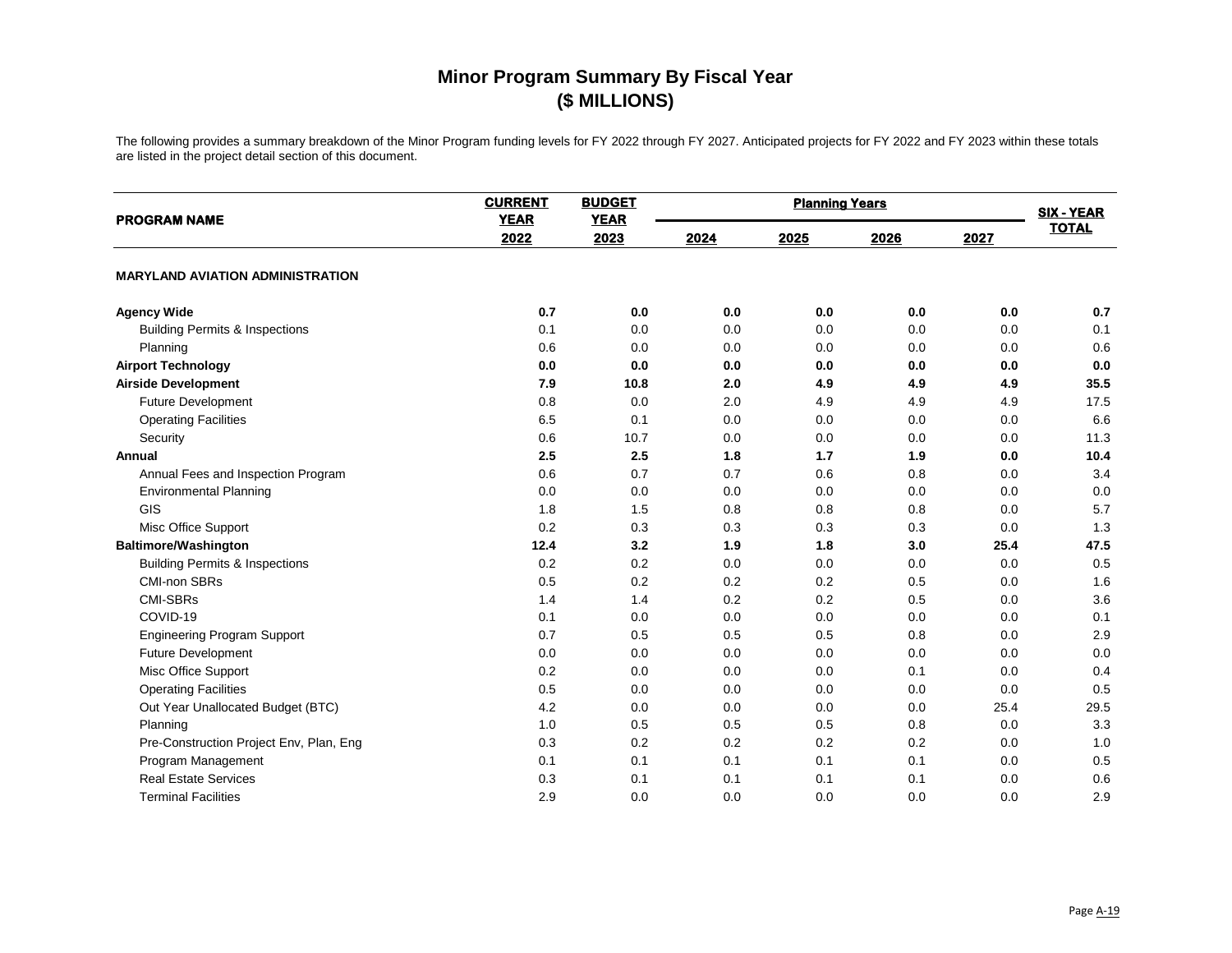| <b>PROGRAM NAME</b>                              | <b>CURRENT</b><br><b>YEAR</b> | <b>BUDGET</b><br><b>YEAR</b> | <b>Planning Years</b> |      |       |      | <b>SIX - YEAR</b> |
|--------------------------------------------------|-------------------------------|------------------------------|-----------------------|------|-------|------|-------------------|
|                                                  | 2022                          | 2023                         | 2024                  | 2025 | 2026  | 2027 | <b>TOTAL</b>      |
| <b>MARYLAND AVIATION ADMINISTRATION (cont'd)</b> |                               |                              |                       |      |       |      |                   |
| <b>Conc A/B Improvements</b>                     | 0.7                           | 0.0                          | 1.0                   | 0.0  | 0.0   | 0.0  | 1.7               |
| Concourse A/B Improvements                       | 0.1                           | 0.0                          | 0.0                   | 0.0  | 0.0   | 0.0  | 0.1               |
| <b>Tenant Facilities</b>                         | 0.6                           | 0.0                          | 1.0                   | 0.0  | 0.0   | 0.0  | 1.6               |
| <b>Consolidated Rental Car Facility</b>          | 0.8                           | 0.0                          | 0.0                   | 0.0  | 0.0   | 0.0  | 0.8               |
| <b>Critical Airport Systems</b>                  | 3.9                           | 2.6                          | 1.2                   | 1.2  | $1.2$ | 1.2  | 11.3              |
| <b>Critical Technology</b>                       | 2.9                           | 1.2                          | 1.2                   | 1.2  | 1.2   | 1.2  | 8.9               |
| GIS                                              | 1.0                           | 1.4                          | 0.0                   | 0.0  | 0.0   | 0.0  | 2.4               |
| <b>Environmental Compliance</b>                  | 2.6                           | 1.4                          | 1.4                   | 1.3  | 1.9   | 0.0  | 8.6               |
| <b>Environmental Compliance</b>                  | 1.2                           | 0.4                          | 0.4                   | 0.4  | 0.9   | 0.0  | 3.1               |
| <b>Environmental Planning</b>                    | 1.4                           | 1.0                          | 1.0                   | 1.0  | 1.1   | 0.0  | 5.5               |
| <b>Equipment</b>                                 | 4.7                           | 2.3                          | 2.1                   | 2.1  | 2.1   | 1.9  | 15.1              |
| Out Year Unallocated Budget (BTC)                | 0.0                           | 0.0                          | 1.9                   | 1.9  | 1.9   | 1.9  | 7.6               |
| Vehicles and Equipment                           | 4.7                           | 2.3                          | 0.2                   | 0.2  | 0.2   | 0.0  | 7.5               |
| <b>Information Technology</b>                    | 0.1                           | 0.1                          | 0.1                   | 0.1  | 0.1   | 0.0  | 0.5               |
| <b>Critical Technology</b>                       | 0.0                           | 0.1                          | 0.1                   | 0.1  | 0.1   | 0.0  | 0.4               |
| Information Technology CTIPP                     | 0.1                           | 0.0                          | 0.0                   | 0.0  | 0.0   | 0.0  | 0.1               |
| Intl Infrastructure                              | 0.3                           | 0.0                          | 0.0                   | 0.0  | 0.0   | 0.0  | 0.3               |
| LAN                                              | 4.9                           | 1.0                          | 7.0                   | 0.0  | 0.0   | 0.0  | 12.9              |
| <b>Future Development</b>                        | 0.3                           | 1.0                          | 7.0                   | 0.0  | 0.0   | 0.0  | 8.3               |
| <b>Operating Facilities</b>                      | 4.2                           | 0.0                          | 0.0                   | 0.0  | 0.0   | 0.0  | 4.2               |
| Pavement Mgmt -BWI Landside                      | 0.2                           | 0.0                          | 0.0                   | 0.0  | 0.0   | 0.0  | 0.2               |
| <b>Terminal Facilities</b>                       | 0.2                           | 0.0                          | 0.0                   | 0.0  | 0.0   | 0.0  | 0.2               |
| Landside                                         | 0.4                           | 6.1                          | 0.4                   | 0.0  | 0.0   | 0.0  | 6.9               |
| <b>Future Development</b>                        | 0.0                           | 0.0                          | 0.0                   | 0.0  | 0.0   | 0.0  | 0.0               |
| Pavement Mgmt -BWI Landside                      | 0.3                           | 6.0                          | 0.4                   | 0.0  | 0.0   | 0.0  | 6.7               |
| Planning                                         | 0.0                           | 0.1                          | 0.0                   | 0.0  | 0.0   | 0.0  | 0.1               |
| Protective Land Acquisition                      | 0.1                           | 0.0                          | 0.0                   | 0.0  | 0.0   | 0.0  | 0.1               |
| <b>Martin State</b>                              | 3.4                           | 2.8                          | 2.0                   | 0.9  | 0.9   | 0.9  | 10.9              |
| <b>MTN Facilities</b>                            | 1.7                           | 0.9                          | 0.0                   | 0.0  | 0.0   | 0.0  | 2.6               |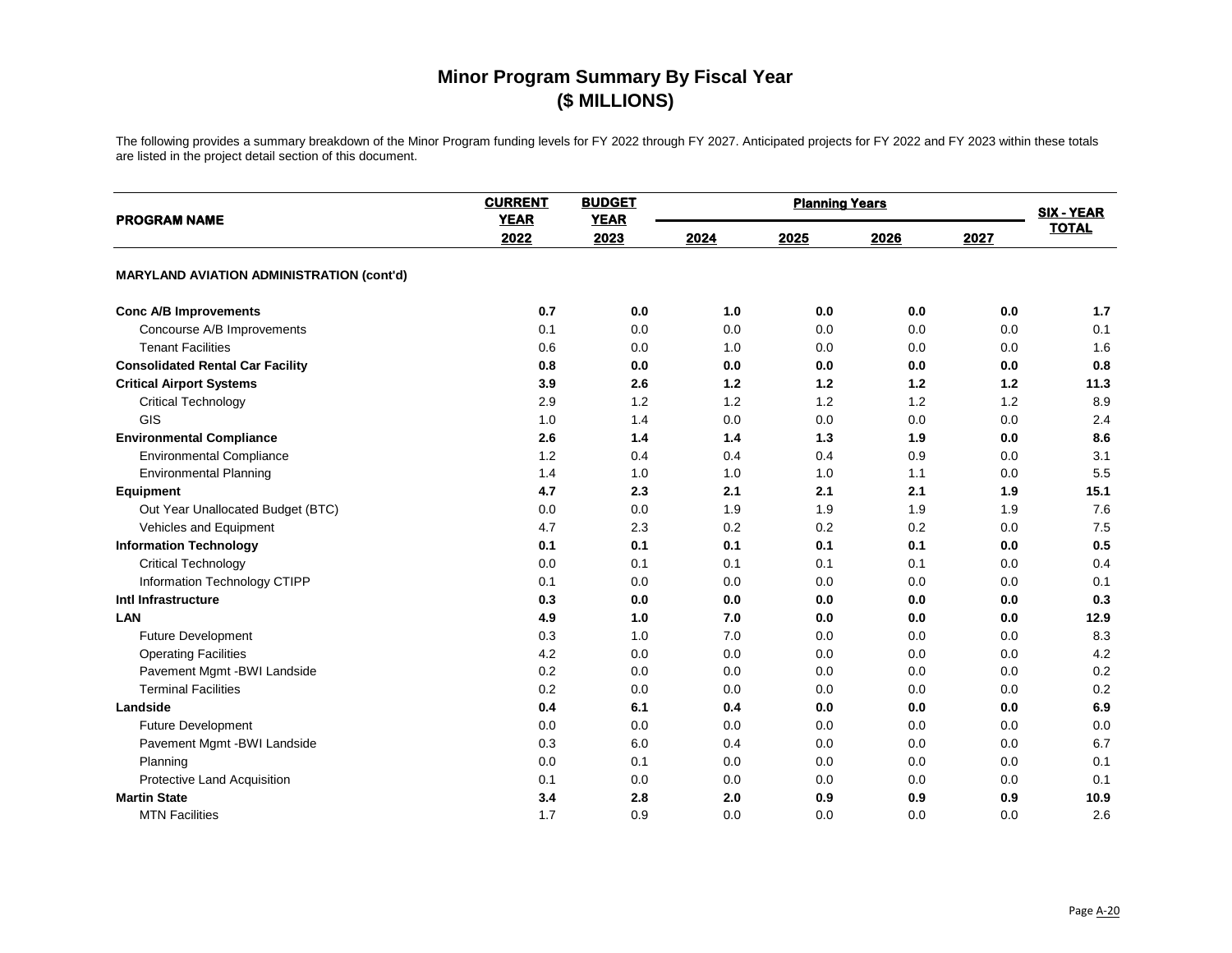| <b>PROGRAM NAME</b>                              | <b>CURRENT</b><br><b>YEAR</b> | <b>BUDGET</b><br><b>YEAR</b> |      | <b>Planning Years</b> |      |      | <b>SIX - YEAR</b> |
|--------------------------------------------------|-------------------------------|------------------------------|------|-----------------------|------|------|-------------------|
|                                                  | 2022                          | 2023                         | 2024 | 2025                  | 2026 | 2027 | <b>TOTAL</b>      |
| <b>MARYLAND AVIATION ADMINISTRATION (cont'd)</b> |                               |                              |      |                       |      |      |                   |
| Martin State (cont'd)                            |                               |                              |      |                       |      |      |                   |
| Out Year Unallocated Budget (BTC)                | 0.0                           | 0.0                          | 0.9  | 0.9                   | 0.9  | 0.9  | 3.6               |
| Security                                         | 0.0                           | 1.3                          | 1.1  | 0.0                   | 0.0  | 0.0  | 2.4               |
| Vehicles and Equipment                           | 1.7                           | 0.7                          | 0.0  | 0.0                   | 0.0  | 0.0  | 2.4               |
| <b>PMP Airfield Improvement</b>                  | 0.1                           | 0.0                          | 0.0  | 0.0                   | 0.0  | 0.0  | 0.1               |
| <b>RSA Improvements</b>                          | 0.9                           | 0.7                          | 0.0  | 0.0                   | 0.0  | 0.0  | 1.6               |
| <b>Security</b>                                  | 0.3                           | 0.5                          | 0.5  | 0.5                   | 0.6  | 0.0  | 2.4               |
| <b>Sound Mitigation</b>                          | 0.6                           | 1.0                          | 0.6  | 0.1                   | 0.1  | 0.0  | 2.5               |
| Noise Support                                    | 0.5                           | 0.9                          | 0.6  | 0.1                   | 0.1  | 0.0  | 2.1               |
| <b>Real Estate Services</b>                      | 0.1                           | 0.1                          | 0.1  | 0.1                   | 0.1  | 0.0  | 0.3               |
| <b>Terminal Development</b>                      | 2.6                           | 0.4                          | 0.3  | 0.3                   | 0.3  | 0.0  | 3.9               |
| Architecture                                     | 0.4                           | 0.0                          | 0.0  | 0.0                   | 0.0  | 0.0  | 0.4               |
| <b>Commercial Management</b>                     | 0.3                           | 0.2                          | 0.2  | 0.2                   | 0.2  | 0.0  | 1.1               |
| <b>Critical Utility</b>                          | 0.0                           | 0.0                          | 0.0  | 0.0                   | 0.0  | 0.0  | 0.0               |
| D/E Connector                                    | 0.0                           | 0.0                          | 0.0  | 0.0                   | 0.0  | 0.0  | 0.0               |
| Elevators, Escalators, and Walkways              | 0.1                           | 0.0                          | 0.0  | 0.0                   | 0.0  | 0.0  | 0.1               |
| <b>Future Development</b>                        | 0.0                           | 0.1                          | 0.0  | 0.0                   | 0.0  | 0.0  | 0.1               |
| <b>Tenant Facilities</b>                         | 0.3                           | 0.1                          | 0.1  | 0.1                   | 0.1  | 0.0  | 0.7               |
| <b>Terminal Facilities</b>                       | 1.5                           | 0.0                          | 0.0  | 0.0                   | 0.0  | 0.0  | 1.5               |
| <b>Terminal Modernization</b>                    | 0.3                           | 0.0                          | 0.0  | 0.0                   | 0.0  | 0.0  | 0.3               |
| <b>Future Development</b>                        | 0.0                           | 0.0                          | 0.0  | 0.0                   | 0.0  | 0.0  | 0.0               |
| <b>Regional Aviation</b>                         | 0.3                           | 0.0                          | 0.0  | 0.0                   | 0.0  | 0.0  | 0.3               |
|                                                  | 50.3<br><b>Total</b>          | 35.3                         | 22.1 | 14.8                  | 17.0 | 34.3 | 173.7             |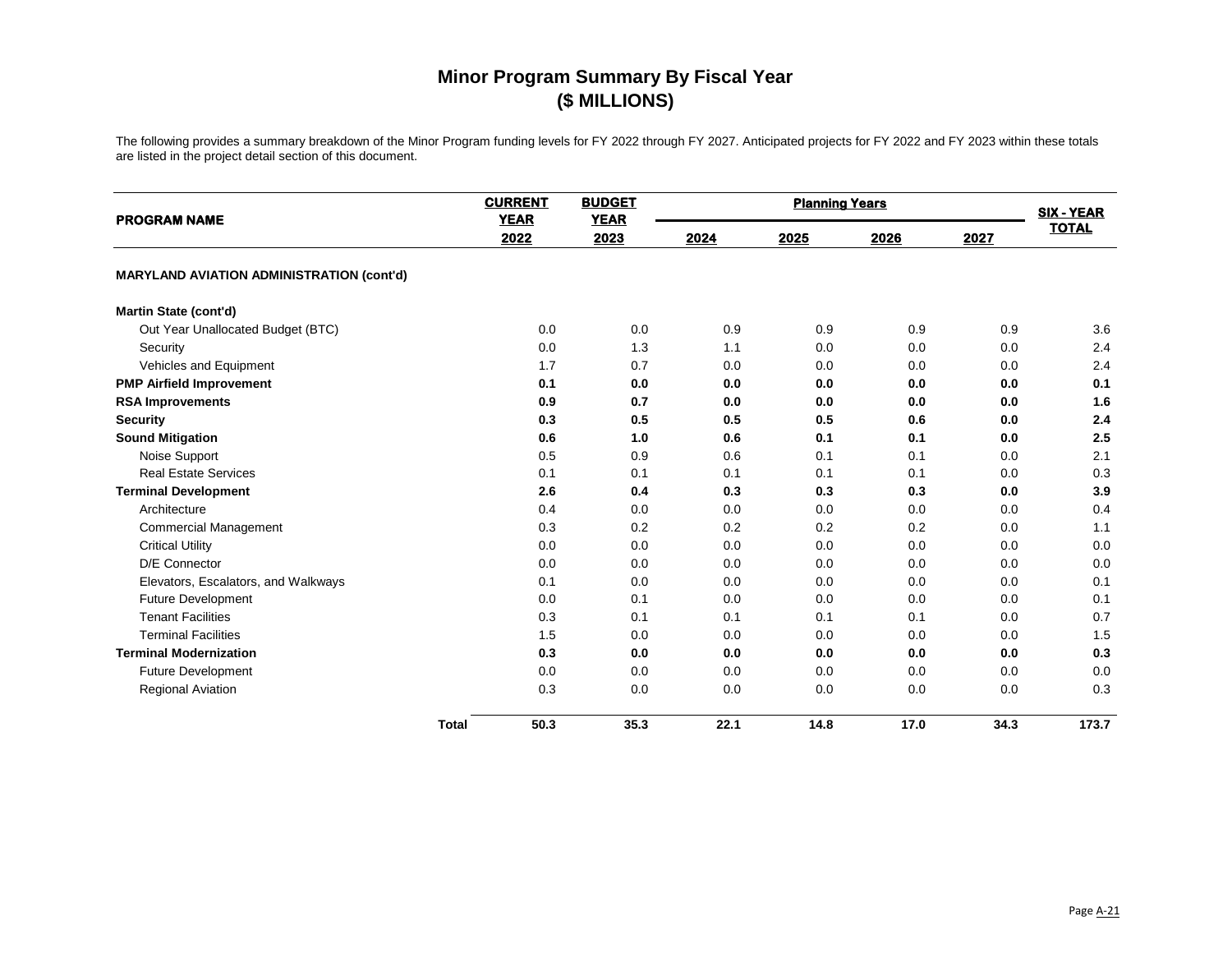| <b>PROGRAM NAME</b>                      | <b>CURRENT</b><br><b>YEAR</b> | <b>BUDGET</b><br><b>YEAR</b> | <b>Planning Years</b> |      |      |      | <b>SIX - YEAR</b> |
|------------------------------------------|-------------------------------|------------------------------|-----------------------|------|------|------|-------------------|
|                                          | 2022                          | 2023                         | 2024                  | 2025 | 2026 | 2027 | <b>TOTAL</b>      |
| <b>MARYLAND PORT ADMINISTRATION</b>      |                               |                              |                       |      |      |      |                   |
| <b>All Terminals</b>                     | 1.0                           | 1.3                          | 0.8                   | 0.5  | 0.4  | 0.5  | 4.5               |
| Engineering A&E and Open Ended Contracts | 0.1                           | 0.0                          | 0.0                   | 0.0  | 0.0  | 0.1  | 0.2               |
| Information Systems Division             | 0.9                           | 0.9                          | 0.3                   | 0.1  | 0.0  | 0.0  | 2.3               |
| Waterfront Structures Program            | 0.0                           | 0.4                          | 0.4                   | 0.4  | 0.4  | 0.4  | 2.0               |
| Dredging - General                       | 1.1                           | 0.5                          | 0.0                   | 0.0  | 0.0  | 0.0  | 1.6               |
| <b>Dredging - Technical</b>              | 0.3                           | 0.3                          | 2.0                   | 2.5  | 2.5  | 4.0  | 11.6              |
| <b>Dundalk Marine Terminal</b>           | 0.2                           | 14.4                         | 12.4                  | 8.1  | 3.3  | 0.0  | 38.5              |
| Information Systems Division             | 0.0                           | 0.2                          | 0.0                   | 0.0  | 0.0  | 0.0  | 0.2               |
| Landside Major Projects                  | 0.1                           | 14.3                         | 12.4                  | 8.1  | 3.3  | 0.0  | 38.3              |
| <b>Security Enhancements</b>             | 0.1                           | 0.0                          | 0.0                   | 0.0  | 0.0  | 0.0  | 0.1               |
| <b>Facilities and Equipment</b>          | 0.7                           | 0.8                          | 0.8                   | 0.9  | 0.4  | 0.9  | 4.5               |
| <b>Fairfield</b>                         | 2.0                           | 5.0                          | 8.0                   | 4.0  | 0.0  | 0.0  | 19.0              |
| <b>Masonville Auto Terminal</b>          | 0.2                           | 0.0                          | 0.0                   | 0.0  | 0.0  | 0.0  | 0.2               |
| <b>Masonville Dredging</b>               | 0.1                           | 0.7                          | 0.7                   | 0.0  | 0.0  | 0.0  | 1.5               |
| <b>Open-Ended Consulting</b>             | 7.1                           | 8.1                          | 6.9                   | 2.5  | 13.6 | 4.9  | 43.0              |
| <b>Point Breeze</b>                      | 0.1                           | 0.0                          | 0.0                   | 0.0  | 0.0  | 0.0  | 0.1               |
| Port - Wide                              | 1.5                           | 3.4                          | 2.7                   | 3.2  | 4.6  | 4.5  | 20.0              |
| Engineering A&E and Open Ended Contracts | 0.0                           | 0.0                          | 0.9                   | 1.6  | 3.0  | 3.0  | 8.4               |
| Information Systems Division             | 0.6                           | 0.8                          | 0.5                   | 0.6  | 0.6  | 0.5  | 3.6               |
| Other System Preservation                | 0.0                           | 1.7                          | 0.0                   | 0.0  | 0.0  | 0.0  | 1.7               |
| Planning and Finance                     | 0.1                           | 0.1                          | 0.0                   | 0.1  | 0.0  | 0.0  | 0.2               |
| Waterfront Structures Program            | 0.9                           | 0.8                          | 1.3                   | 1.0  | 1.0  | 1.0  | 6.0               |
| Safety, Environment and Risk Management  | 2.8                           | 1.0                          | 1.0                   | 0.6  | 0.6  | 0.8  | 6.7               |
| <b>Security Projects</b>                 | 2.5                           | 0.3                          | 0.1                   | 0.0  | 0.0  | 0.0  | 2.8               |
| Information Systems Division             | 1.2                           | 0.3                          | 0.1                   | 0.0  | 0.0  | 0.0  | 1.5               |
| <b>Security Enhancements</b>             | 1.3                           | 0.0                          | 0.0                   | 0.0  | 0.0  | 0.0  | 1.3               |
| <b>Terminal</b>                          | 8.6                           | 9.1                          | 8.6                   | 10.5 | 16.6 | 16.9 | 70.4              |
| Agency Wide Building Repairs             | 2.4                           | 1.8                          | 1.8                   | 2.5  | 2.6  | 4.0  | 15.1              |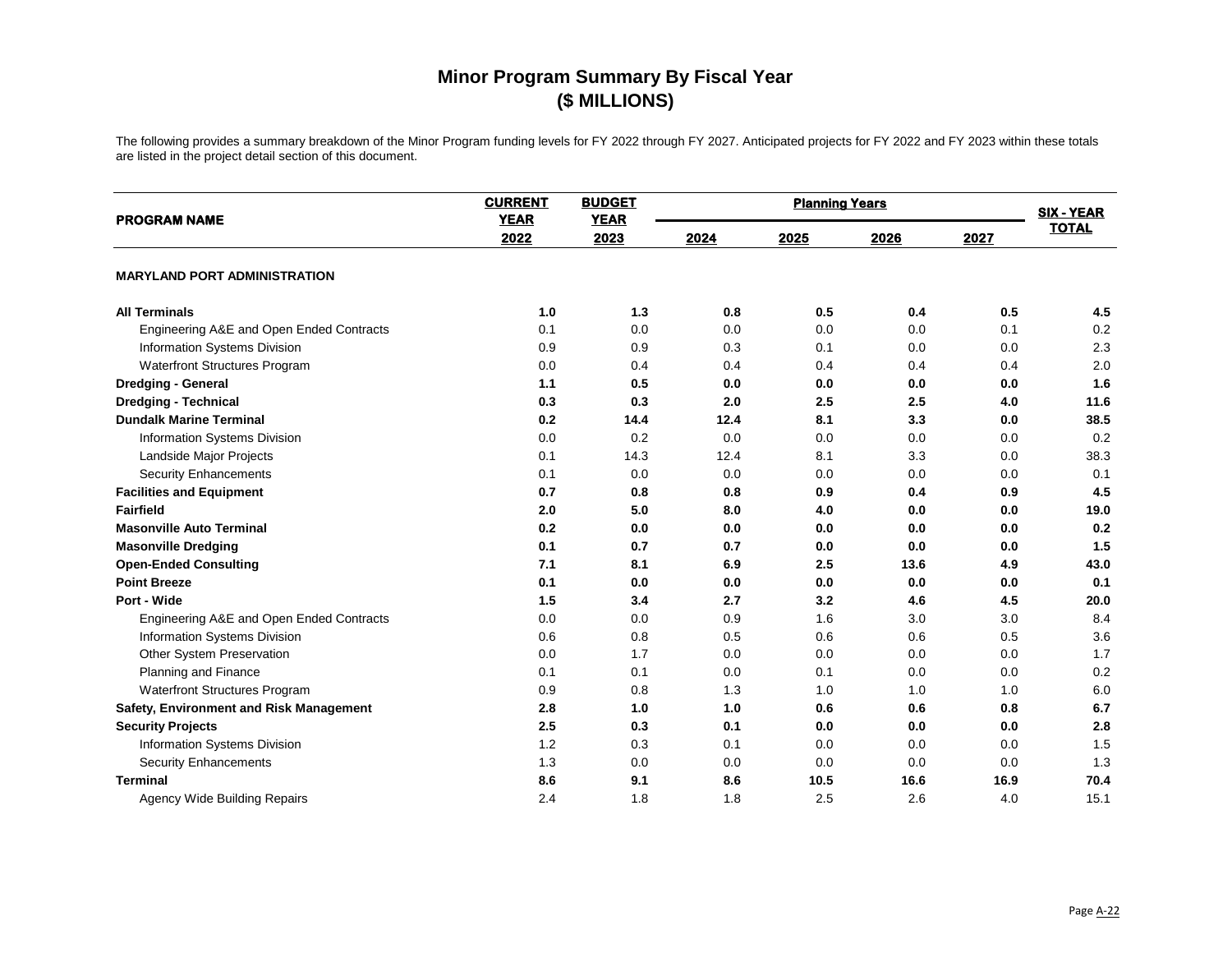| <b>PROGRAM NAME</b>                          | <b>CURRENT</b><br><b>YEAR</b> | <b>BUDGET</b><br><b>YEAR</b> | <b>Planning Years</b> |      |      |      | <b>SIX - YEAR</b> |
|----------------------------------------------|-------------------------------|------------------------------|-----------------------|------|------|------|-------------------|
|                                              | 2022                          | 2023                         | 2024                  | 2025 | 2026 | 2027 | <b>TOTAL</b>      |
| <b>MARYLAND PORT ADMINISTRATION (cont'd)</b> |                               |                              |                       |      |      |      |                   |
| Terminal (cont'd)                            |                               |                              |                       |      |      |      |                   |
| Agency Wide Utility Upgrades Program         | 2.5                           | 3.2                          | 2.2                   | 2.5  | 2.5  | 4.0  | 16.9              |
| Comprehensive Paving Program                 | 1.2                           | 1.6                          | 1.6                   | 2.1  | 2.0  | 2.8  | 11.4              |
| Other System Preservation                    | 0.0                           | 0.0                          | 0.0                   | 0.0  | 6.8  | 2.6  | 9.4               |
| Waterfront Structures Program                | 2.5                           | 2.5                          | 3.0                   | 3.5  | 2.7  | 3.5  | 17.6              |
| <b>World Trade Center</b>                    | 3.2                           | 1.6                          | 1.5                   | 1.2  | 0.5  | 1.2  | 9.1               |
| Information Systems Division                 | 0.3                           | 0.0                          | 0.3                   | 0.0  | 0.0  | 0.0  | 0.6               |
| <b>WTC Preservation</b>                      | 2.9                           | 1.6                          | 1.2                   | 1.2  | 0.5  | 1.2  | 8.6               |
| <b>Total</b>                                 | 31.2                          | 46.7                         | 45.4                  | 34.1 | 42.6 | 33.6 | 233.6             |
| <b>MARYLAND TRANSIT ADMINISTRATION</b>       |                               |                              |                       |      |      |      |                   |
| <b>Agency Wide</b>                           | 43.6                          | 37.7                         | 58.2                  | 51.5 | 46.3 | 44.1 | 281.4             |
| AGY - ADA Compliance                         | 0.7                           | 1.0                          | 0.4                   | 1.1  | 1.0  | 1.0  | 5.1               |
| <b>AGY</b> - Bicycle Initiatives             | 0.1                           | 0.1                          | 0.1                   | 0.1  | 0.1  | 0.3  | 0.6               |
| AGY - Capital Program Support                | 2.2                           | 3.5                          | 3.3                   | 2.9  | 3.0  | 3.0  | 17.8              |
| <b>AGY</b> - Communications Systems          | 0.6                           | 0.7                          | 0.9                   | 1.1  | 0.9  | 0.8  | 4.8               |
| <b>AGY</b> - Corrosion Control               | 1.7                           | 0.5                          | 0.7                   | 0.6  | 0.6  | 1.0  | 5.1               |
| AGY - Elevator Rehabilitation                | 0.7                           | 0.0                          | 0.0                   | 0.0  | 0.0  | 0.0  | 0.7               |
| <b>AGY</b> - Energy Savings Initiatives      | 0.5                           | 0.0                          | 0.0                   | 0.0  | 0.0  | 1.5  | 2.0               |
| <b>AGY</b> - Engineering Initiatives         | 1.1                           | 0.6                          | 0.8                   | 0.8  | 1.0  | 1.5  | 5.7               |
| AGY - Environmental Compliance               | 1.8                           | 2.7                          | 3.1                   | 2.6  | 2.5  | 2.5  | 15.1              |
| <b>AGY</b> - Environmental Planning          | 1.6                           | 0.8                          | 0.9                   | 0.8  | 1.0  | 1.5  | 6.5               |
| <b>AGY</b> - Escalator Rehabilitation        | 0.3                           | 0.2                          | 0.0                   | 0.0  | 0.0  | 0.0  | 0.4               |
| AGY - Facilities - Pavement                  | 1.0                           | 1.5                          | 1.5                   | 1.5  | 1.5  | 1.5  | 8.5               |
| AGY - Facilities - Roof                      | 5.1                           | 2.5                          | 2.5                   | 4.0  | 2.8  | 3.2  | 20.2              |
| AGY - Guideway                               | 3.6                           | 5.9                          | 11.9                  | 12.0 | 13.1 | 8.1  | 54.6              |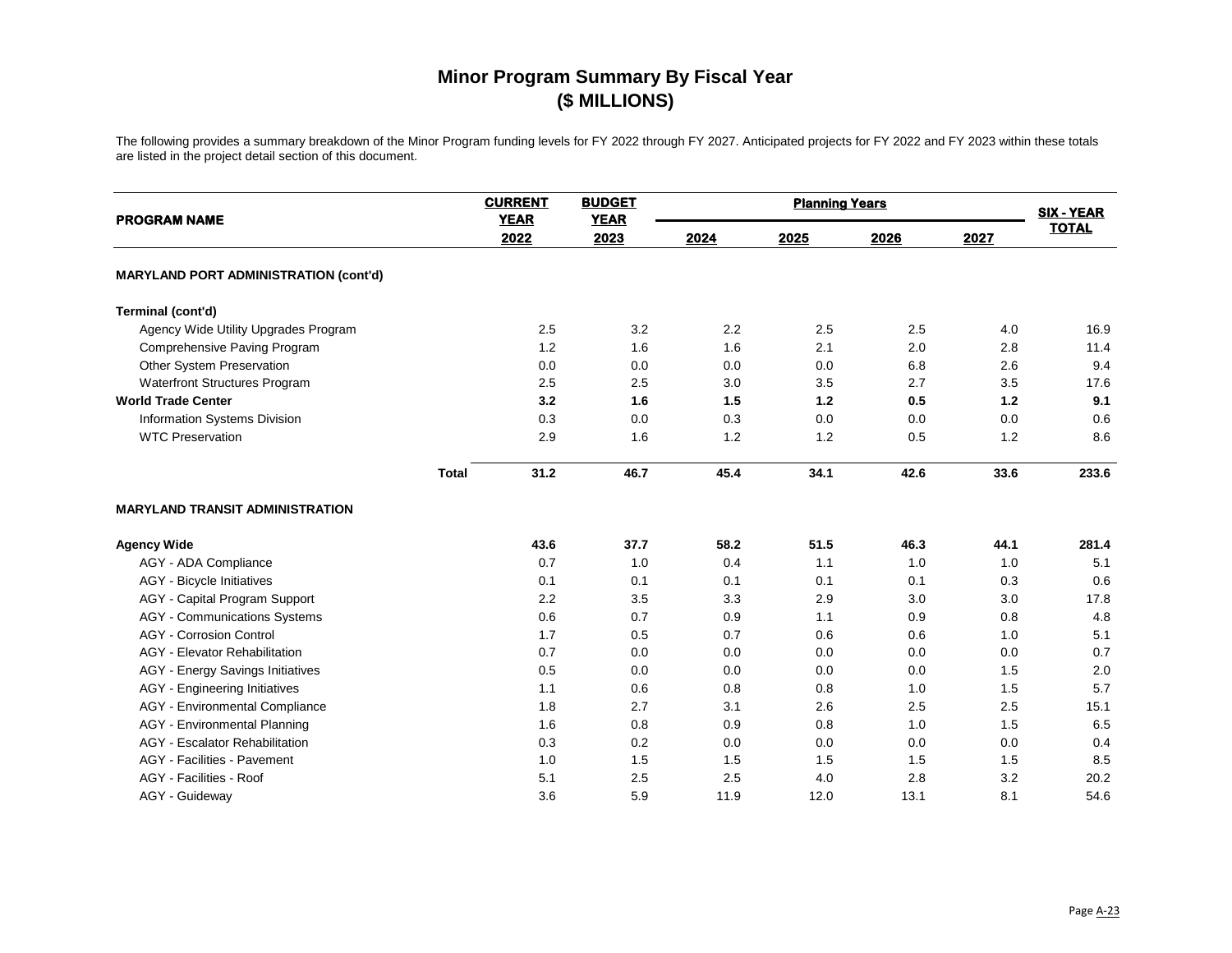| <b>PROGRAM NAME</b>                             | <b>CURRENT</b><br><b>YEAR</b> | <b>BUDGET</b><br><b>YEAR</b> | <b>Planning Years</b> |      |      |      | <b>SIX - YEAR</b> |
|-------------------------------------------------|-------------------------------|------------------------------|-----------------------|------|------|------|-------------------|
|                                                 | 2022                          | 2023                         | 2024                  | 2025 | 2026 | 2027 | <b>TOTAL</b>      |
| <b>MARYLAND TRANSIT ADMINISTRATION (cont'd)</b> |                               |                              |                       |      |      |      |                   |
| Agency Wide (cont'd)                            |                               |                              |                       |      |      |      |                   |
| <b>AGY</b> - Homeland Security                  | 1.1                           | 0.0                          | 0.0                   | 0.0  | 0.0  | 0.0  | 1.1               |
| AGY - IT                                        | 1.2                           | 1.0                          | 0.9                   | 4.8  | 0.2  | 0.0  | 8.1               |
| AGY - Non-Revenue Vehicles                      | 3.0                           | 2.0                          | 2.0                   | 2.0  | 3.0  | 3.0  | 15.0              |
| AGY - Owner Controlled Insurance Program        | 2.5                           | 1.3                          | 2.4                   | 1.0  | 1.0  | 1.5  | 9.7               |
| <b>AGY</b> - Planning Initiatives               | 5.6                           | 4.4                          | 4.1                   | 4.1  | 4.6  | 4.5  | 27.4              |
| <b>AGY</b> - Safety Initiatives                 | 1.2                           | 0.4                          | 0.5                   | 0.5  | 0.5  | 1.0  | 4.1               |
| <b>AGY</b> - Stations                           | 0.0                           | 0.0                          | 0.0                   | 0.0  | 1.3  | 1.5  | 2.8               |
| <b>AGY</b> - Stormwater Management              | 1.5                           | 0.8                          | 0.8                   | 1.0  | 0.8  | 1.0  | 5.8               |
| AGY - Systems                                   | 2.1                           | 0.0                          | 2.9                   | 1.0  | 1.0  | 1.5  | 8.5               |
| AGY - Telecommunications                        | 0.0                           | 0.3                          | 0.8                   | 0.5  | 0.5  | 0.5  | 2.5               |
| <b>AGY - TMDL Compliance</b>                    | 2.2                           | 1.8                          | 3.6                   | 1.6  | 1.8  | 1.7  | 12.7              |
| AGY - Transit Asset Management                  | 3.0                           | 1.4                          | 2.9                   | 3.3  | 3.6  | 2.0  | 16.1              |
| AGY - Utility Infrastructures Mapping           | 0.1                           | 0.5                          | 0.0                   | 0.0  | 0.0  | 0.0  | 0.5               |
| <b>BUS</b> - Facilities                         | 0.0                           | 0.0                          | 0.0                   | 0.0  | 0.0  | 0.0  | 0.0               |
| MAG-LEV                                         | (3.7)                         | 0.0                          | 0.0                   | 0.0  | 0.0  | 0.0  | (3.7)             |
| <b>Major Projects</b>                           | 0.0                           | 1.4                          | 0.0                   | 0.0  | 0.0  | 0.0  | 1.4               |
| MOL - Systems                                   | 0.9                           | 0.0                          | 0.0                   | 0.0  | 0.0  | 0.0  | 0.9               |
| MTR - Systems Maintenance                       | 0.0                           | 0.4                          | 2.8                   | 2.8  | 0.0  | 0.0  | 6.0               |
| NS - Purple Line                                | 1.5                           | 2.2                          | 2.3                   | 1.5  | 0.8  | 0.1  | 8.4               |
| POL - Systems                                   | 0.6                           | 0.0                          | 6.5                   | 0.0  | 0.0  | 0.0  | 7.1               |
| <b>Bus</b>                                      | 14.5                          | 10.3                         | 10.1                  | 10.0 | 11.7 | 10.3 | 66.8              |
| AGY - Facilities - Pavement                     | 0.0                           | 0.0                          | 0.0                   | 0.0  | 0.0  | 0.2  | 0.2               |
| AGY - Facilities - Roof                         | 0.1                           | 0.0                          | 0.0                   | 0.0  | 0.0  | 0.0  | 0.1               |
| <b>AGY</b> - Planning Initiatives               | 0.4                           | 0.0                          | 0.0                   | 0.0  | 0.0  | 0.0  | 0.4               |
| <b>AGY</b> - Safety Initiatives                 | 0.0                           | 0.0                          | 0.0                   | 0.0  | 0.0  | 0.0  | 0.0               |
| <b>BUS</b> - Equipment                          | 0.8                           | 0.9                          | 0.8                   | 0.8  | 1.0  | 1.0  | 5.2               |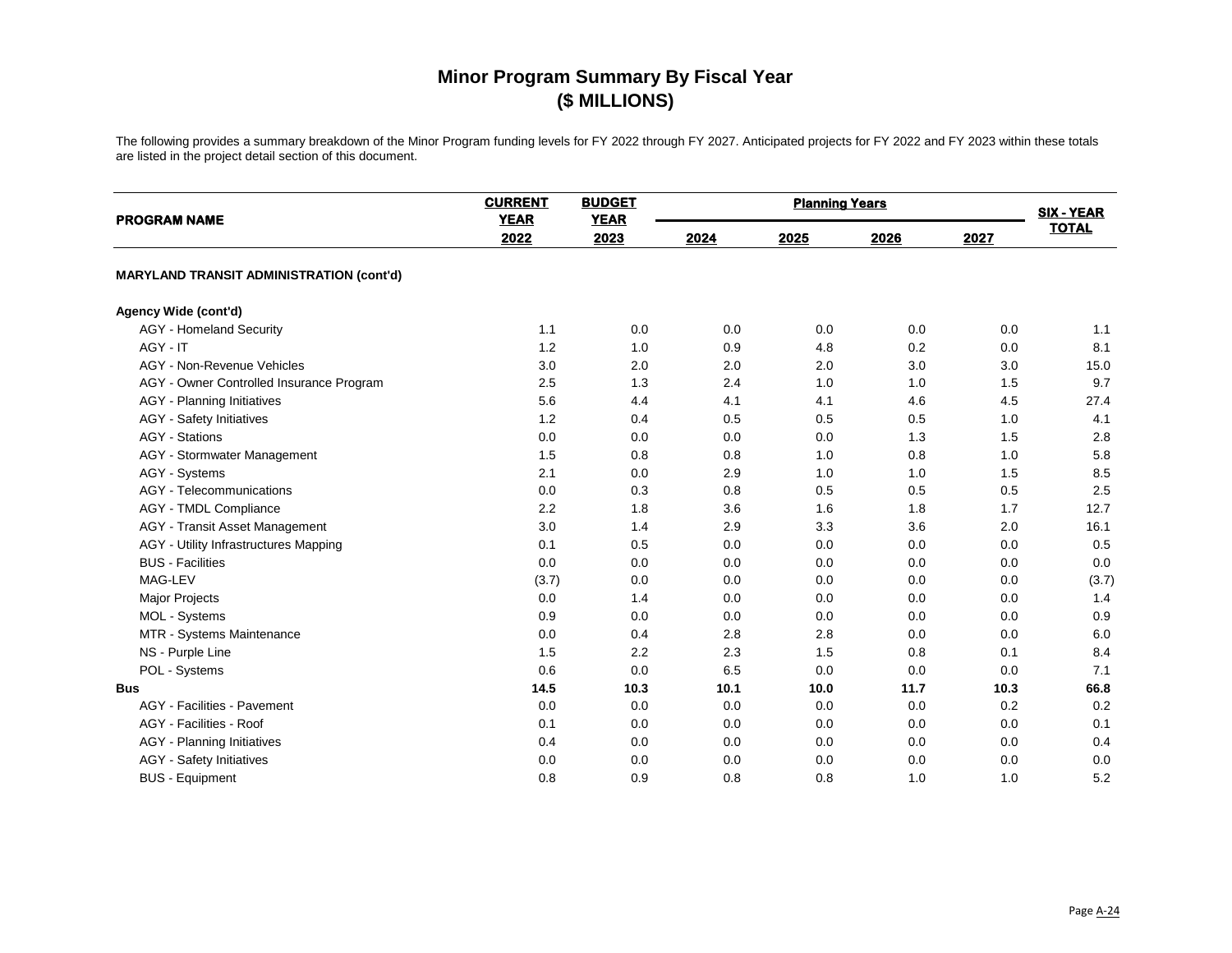| <b>PROGRAM NAME</b>                             | <b>CURRENT</b><br><b>YEAR</b> | <b>BUDGET</b><br><b>YEAR</b> |      | <b>SIX - YEAR</b> |      |      |              |
|-------------------------------------------------|-------------------------------|------------------------------|------|-------------------|------|------|--------------|
|                                                 | 2022                          | 2023                         | 2024 | 2025              | 2026 | 2027 | <b>TOTAL</b> |
| <b>MARYLAND TRANSIT ADMINISTRATION (cont'd)</b> |                               |                              |      |                   |      |      |              |
| Bus (cont'd)                                    |                               |                              |      |                   |      |      |              |
| <b>BUS</b> - Facilities                         | 6.7                           | 4.4                          | 4.7  | 4.6               | 3.0  | 3.6  | 27.0         |
| <b>BUS - Revenue Vehicles</b>                   | 6.2                           | 4.9                          | 4.7  | 4.7               | 7.7  | 5.5  | 33.5         |
| <b>BUS</b> - Stations                           | 0.0                           | 0.0                          | 0.0  | 0.0               | 0.0  | 0.0  | 0.0          |
| <b>BUS - Systems</b>                            | 0.3                           | 0.0                          | 0.0  | 0.0               | 0.0  | 0.0  | 0.3          |
| Freight                                         | 0.2                           | 0.0                          | 0.0  | 0.0               | 0.0  | 0.0  | 0.2          |
| <b>Information Technology</b>                   | 8.9                           | 4.9                          | 1.7  | 2.9               | 2.8  | 3.0  | 24.1         |
| AGY - IT                                        | 8.3                           | 4.7                          | 1.7  | 2.9               | 2.8  | 3.0  | 23.3         |
| AGY - Telecommunications                        | 0.6                           | 0.2                          | 0.0  | 0.0               | 0.0  | 0.0  | 0.8          |
| <b>Light Rail</b>                               | 21.4                          | 20.1                         | 16.3 | 16.5              | 16.8 | 16.0 | 107.0        |
| AGY - Facilities - Roof                         | 0.1                           | 0.0                          | 0.0  | 0.0               | 0.0  | 0.0  | 0.1          |
| LTR - Bridge Preservation                       | 2.3                           | 2.2                          | 2.0  | 2.0               | 2.0  | 2.0  | 12.5         |
| LTR - Catenary Preservation                     | 0.5                           | 1.5                          | 1.5  | 1.5               | 1.5  | 1.5  | 8.0          |
| LTR - Drainage                                  | 3.7                           | 2.3                          | 2.7  | 3.0               | 3.0  | 3.0  | 17.6         |
| <b>LTR - Facilities Maintenance</b>             | 0.6                           | 0.5                          | 0.5  | 0.5               | 0.8  | 1.0  | 3.9          |
| LTR - Guideway - Ops                            | 2.0                           | 3.8                          | 4.1  | 3.0               | 3.0  | 3.0  | 18.9         |
| LTR - Guideway - T&S                            | 10.0                          | 8.5                          | 4.0  | 4.7               | 4.0  | 4.0  | 35.3         |
| LTR - Safety Initiatives                        | 0.2                           | 0.3                          | 0.3  | 0.3               | 0.8  | 0.5  | 2.3          |
| LTR - Systems Maintenance                       | 1.9                           | 1.0                          | 1.3  | 1.5               | 1.8  | 1.0  | 8.4          |
| <b>MARC</b>                                     | 8.4                           | 10.7                         | 9.1  | 6.0               | 8.3  | 7.1  | 49.5         |
| AGY - Planning Initiatives                      | 0.3                           | 0.0                          | 0.0  | 0.0               | 0.0  | 0.0  | 0.3          |
| <b>AGY - TMDL Compliance</b>                    | 0.1                           | 0.1                          | 0.1  | 0.0               | 0.0  | 0.0  | 0.3          |
| MARC - Facilities - FE                          | 0.6                           | 0.8                          | 0.8  | 1.0               | 1.0  | 1.0  | 5.1          |
| MARC - Facilities - Ops                         | 3.8                           | 7.0                          | 5.0  | 2.9               | 2.5  | 3.0  | 24.2         |
| MARC - Facilities - T&S                         | 0.6                           | 0.6                          | 0.6  | 0.6               | 3.0  | 1.3  | 6.7          |
| MARC - Guideway                                 | 0.4                           | 0.4                          | 0.9  | 0.0               | 0.0  | 0.0  | 1.7          |
| <b>MARC - Revenue Vehicles</b>                  | 2.6                           | 1.9                          | 1.7  | 1.5               | 1.8  | 1.8  | 11.2         |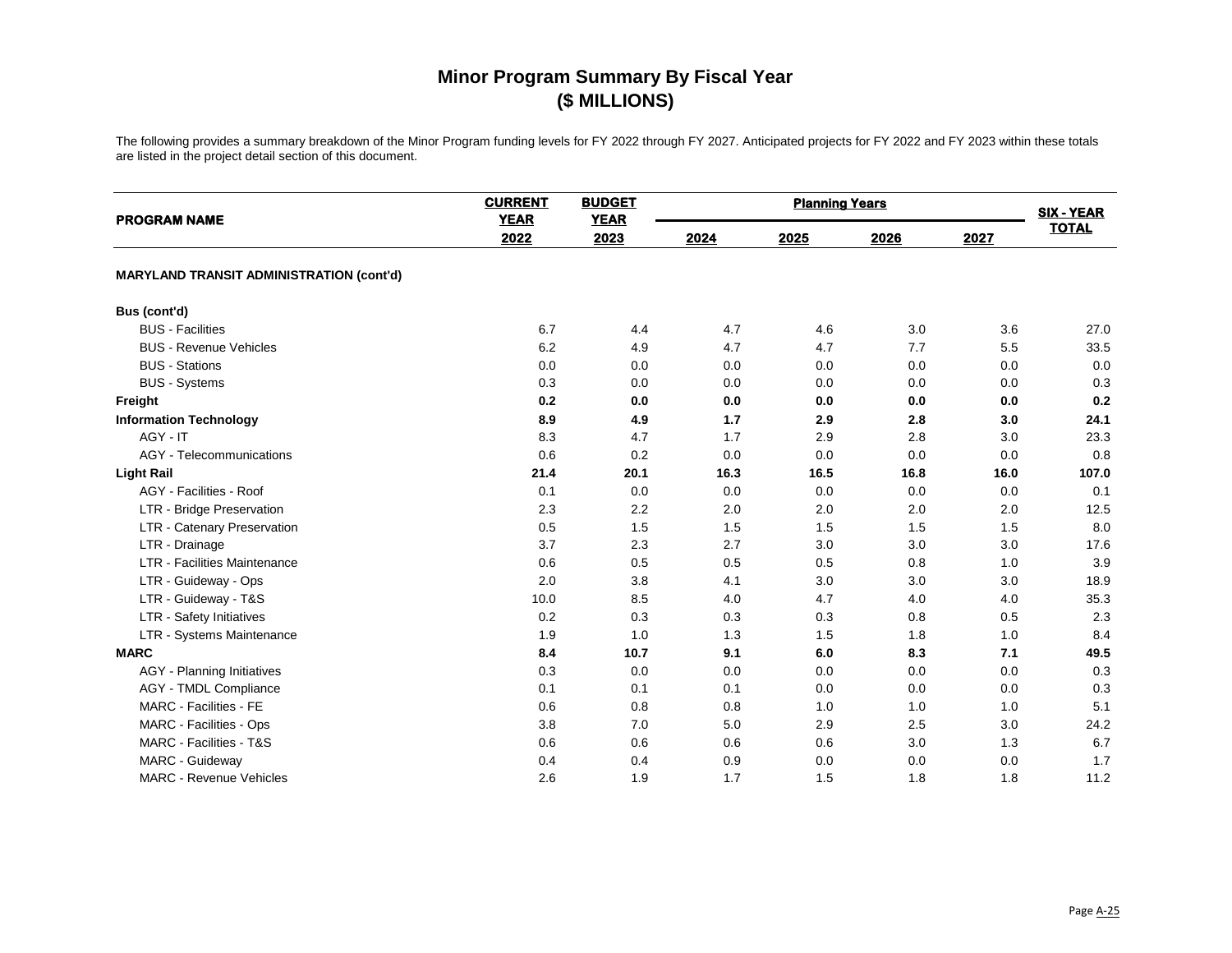| <b>PROGRAM NAME</b>                             | <b>CURRENT</b><br><b>YEAR</b> | <b>BUDGET</b><br><b>YEAR</b> |       | <b>Planning Years</b> |       |      | <b>SIX - YEAR</b> |
|-------------------------------------------------|-------------------------------|------------------------------|-------|-----------------------|-------|------|-------------------|
|                                                 | 2022                          | 2023                         | 2024  | 2025                  | 2026  | 2027 | <b>TOTAL</b>      |
| <b>MARYLAND TRANSIT ADMINISTRATION (cont'd)</b> |                               |                              |       |                       |       |      |                   |
| <b>MARC</b> (cont'd)                            |                               |                              |       |                       |       |      |                   |
| MARC - Systems                                  | (0.0)                         | 0.0                          | 0.0   | 0.0                   | 0.0   | 0.0  | (0.0)             |
| <b>Metro</b>                                    | 18.2                          | 24.3                         | 21.6  | 26.2                  | 21.4  | 16.6 | 128.4             |
| <b>AGY</b> - Communications Systems             | 0.3                           | 0.0                          | 0.0   | 0.0                   | 0.0   | 0.0  | 0.3               |
| <b>AGY</b> - Engineering Initiatives            | 0.0                           | 0.0                          | 0.0   | 0.0                   | 0.0   | 0.0  | 0.0               |
| AGY - Facilities - Roof                         | 0.2                           | 0.2                          | 0.3   | 0.7                   | 0.0   | 0.0  | 1.3               |
| AGY - Systems                                   | 0.2                           | 0.0                          | 0.0   | 0.0                   | 0.0   | 0.0  | 0.2               |
| MTR - Bridge & Elevated Structures              | 3.8                           | 4.4                          | 3.3   | 3.3                   | 4.2   | 3.0  | 21.9              |
| <b>MTR - Facilities Maintenance</b>             | 4.8                           | 9.9                          | 6.2   | 6.1                   | 5.1   | 2.8  | 34.8              |
| MTR - Guideway - Ops                            | 2.7                           | 2.0                          | 2.7   | 1.9                   | 1.9   | 1.5  | 12.7              |
| MTR - Guideway - T&S                            | 0.5                           | 2.2                          | 2.1   | 2.0                   | 3.5   | 4.8  | 15.2              |
| MTR - Revenue Vehicles                          | 0.5                           | 1.9                          | 1.9   | 1.9                   | 1.9   | 0.0  | 8.2               |
| MTR - Safety Initiatives                        | 2.1                           | 0.2                          | 0.0   | 0.0                   | 0.0   | 0.0  | 2.3               |
| MTR - Systems Maintenance                       | 1.5                           | 2.2                          | 2.7   | 5.6                   | 1.3   | 1.5  | 14.7              |
| MTR - Tunnel Preservation                       | 1.6                           | 1.3                          | 2.5   | 4.8                   | 3.5   | 3.0  | 16.6              |
| <b>Mobility</b>                                 | 1.4                           | 1.8                          | 0.8   | 0.8                   | 1.6   | 1.3  | 7.6               |
| <b>MOL</b> - Facilities                         | 1.0                           | 1.0                          | 0.8   | 0.8                   | 0.8   | 0.5  | $5.0\,$           |
| MOL - Systems                                   | 0.4                           | 0.7                          | 0.0   | 0.0                   | 0.8   | 0.8  | 2.6               |
| <b>Total</b>                                    | 116.5                         | 109.7                        | 117.9 | 113.8                 | 108.8 | 98.3 | 665.0             |
| <b>MOTOR VEHICLE ADMINISTRATION</b>             |                               |                              |       |                       |       |      |                   |
| <b>Agency Wide</b>                              | 0.3                           | 0.3                          | 0.3   | 0.3                   | 0.2   | 0.2  | 1.6               |
| <b>Building Improvements</b>                    | 5.8                           | 11.0                         | 3.1   | 1.9                   | 1.9   | 2.0  | 25.8              |
| Environmental                                   | 0.4                           | 0.3                          | 0.2   | 0.3                   | 0.3   | 0.3  | 1.7               |
| Facility                                        | 5.2                           | 6.1                          | 2.6   | 1.3                   | 1.3   | 1.3  | 17.7              |
| <b>VEIP</b>                                     | 0.3                           | 4.6                          | 0.3   | 0.4                   | 0.4   | 0.4  | 6.4               |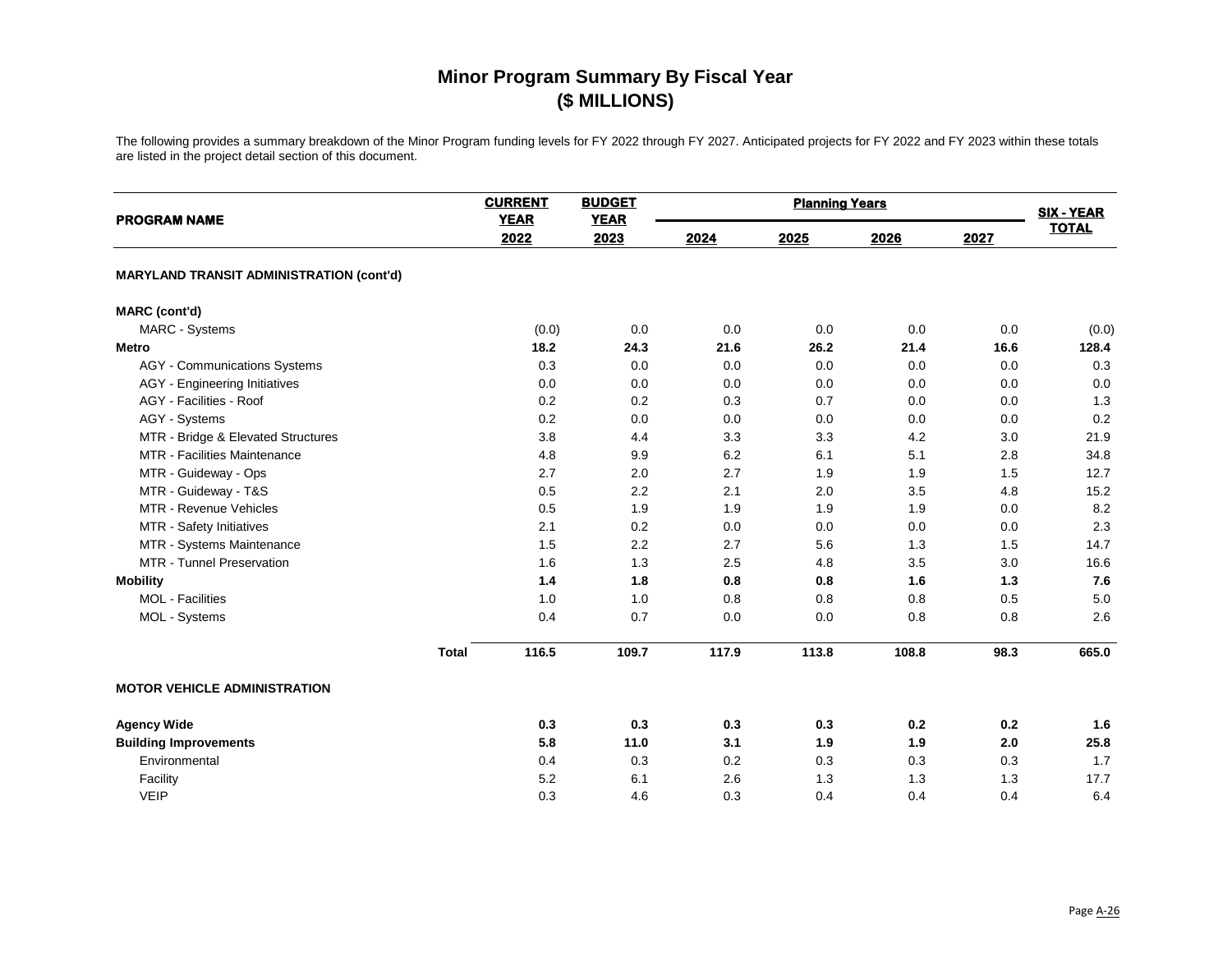| <b>PROGRAM NAME</b>                            | <b>CURRENT</b><br><b>YEAR</b> | <b>BUDGET</b><br><b>YEAR</b> | <b>Planning Years</b> |       |       |       | <b>SIX - YEAR</b> |
|------------------------------------------------|-------------------------------|------------------------------|-----------------------|-------|-------|-------|-------------------|
|                                                | 2022                          | 2023                         | 2024                  | 2025  | 2026  | 2027  | <b>TOTAL</b>      |
| <b>MOTOR VEHICLE ADMINISTRATION (cont'd)</b>   |                               |                              |                       |       |       |       |                   |
| <b>Information Technology</b>                  | 10.9                          | 7.4                          | 8.1                   | 4.9   | 4.9   | 4.3   | 40.5              |
| <b>Departmental Services</b>                   | 0.4                           | 0.2                          | 0.1                   | 0.1   | 0.0   | 0.2   | 0.9               |
| IT Hardware/Equipment                          | 3.4                           | 1.8                          | 2.2                   | 1.7   | 1.7   | 1.3   | 12.2              |
| IT Software/System Enhancements                | 5.4                           | 5.1                          | 5.5                   | 2.8   | 2.8   | 2.6   | 24.3              |
| Safety and Security                            | 1.6                           | 0.3                          | 0.3                   | 0.3   | 0.3   | 0.3   | 3.1               |
| <b>Information Technology Project (Appr 8)</b> | 1.1                           | 1.1                          | 1.5                   | 0.0   | 0.0   | 0.0   | 3.7               |
| Safety                                         | 0.1                           | 0.0                          | 0.0                   | 0.0   | 0.0   | 0.0   | 0.1               |
|                                                | 18.1<br><b>Total</b>          | 19.8                         | 13.0                  | 7.2   | 7.1   | 6.4   | 71.6              |
| <b>STATE HIGHWAY ADMINISTRATION</b>            |                               |                              |                       |       |       |       |                   |
| Safety, Congestion Relief, Highway and Bridge  | 605.9                         | 642.7                        | 600.5                 | 637.5 | 721.1 | 773.2 | 3,980.9           |
| <b>ADA Retrofit</b>                            | 5.2                           | 4.9                          | 5.9                   | 7.5   | 9.7   | 9.7   | 42.9              |
| <b>Bicycle Retrofit</b>                        | 4.6                           | 6.2                          | 4.7                   | 7.5   | 9.7   | 9.7   | 42.5              |
| Bridge Replacement/Rehabilitation              | 165.2                         | 233.0                        | 206.3                 | 194.2 | 190.5 | 212.9 | 1,202.0           |
| C.H.A.R.T.                                     | 13.0                          | 8.8                          | 9.6                   | 18.7  | 22.6  | 22.6  | 95.3              |
| <b>Commuter Action Improvements</b>            | 2.3                           | 1.8                          | 6.5                   | 4.8   | 9.7   | 9.7   | 34.8              |
| Drainage Improvements                          | 11.9                          | 24.3                         | 30.9                  | 37.1  | 46.7  | 48.9  | 199.8             |
| Emergency                                      | 2.4                           | 0.0                          | 0.0                   | 0.0   | 0.0   | 5.6   | 8.0               |
| <b>Environmental Projects</b>                  | 2.1                           | 2.3                          | 2.3                   | 4.6   | 9.0   | 9.0   | 29.4              |
| <b>Intersection Capacity</b>                   | 13.2                          | 16.1                         | 14.9                  | 12.0  | 28.2  | 28.2  | 112.6             |
| Neighborhood Conservation                      | 22.8                          | 6.5                          | 0.0                   | 0.0   | 0.0   | 0.0   | 29.3              |
| Quick Response                                 | 6.5                           | 13.5                         | 11.3                  | 18.3  | 26.0  | 26.0  | 101.5             |
| Resurfacing And Rehabilitation                 | 220.6                         | 201.6                        | 192.7                 | 204.2 | 214.6 | 236.9 | 1,270.6           |
| <b>RR Crossings</b>                            | 3.2                           | 5.8                          | 3.0                   | 2.9   | 5.6   | 5.6   | 26.1              |
| Safety And Spot Improvement                    | 38.0                          | 48.9                         | 42.6                  | 32.0  | 52.7  | 52.6  | 266.8             |
| Sidewalk Program                               | 5.2                           | 6.0                          | 7.0                   | 7.5   | 9.7   | 9.7   | 45.1              |
| Statewide Planning And Research                | 55.1                          | 26.4                         | 25.3                  | 25.7  | 30.7  | 30.7  | 194.0             |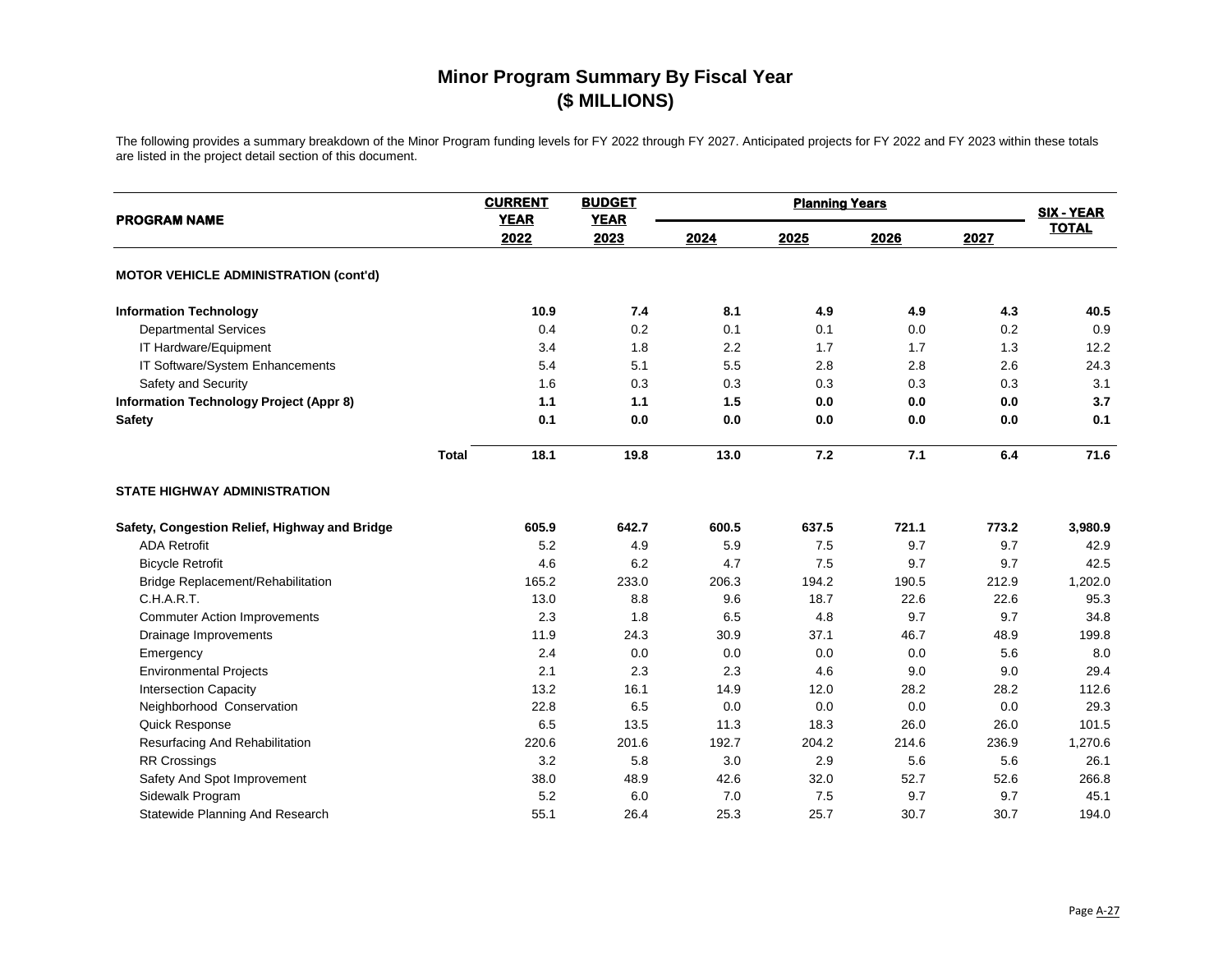| <b>PROGRAM NAME</b>                                    | <b>CURRENT</b><br><b>YEAR</b> | <b>BUDGET</b><br><b>YEAR</b> |       | <b>Planning Years</b> |       |       | <b>SIX - YEAR</b> |
|--------------------------------------------------------|-------------------------------|------------------------------|-------|-----------------------|-------|-------|-------------------|
|                                                        | 2022                          | 2023                         | 2024  | 2025                  | 2026  | 2027  | <b>TOTAL</b>      |
| <b>STATE HIGHWAY ADMINISTRATION (cont'd)</b>           |                               |                              |       |                       |       |       |                   |
| Safety, Congestion Relief, Highway and Bridge (cont'd) |                               |                              |       |                       |       |       |                   |
| <b>Traffic Management</b>                              | 34.7                          | 36.4                         | 37.6  | 60.5                  | 55.5  | 55.4  | 280.1             |
| <b>Communications</b>                                  | 6.2                           | 2.0                          | 2.3   | 2.3                   | 11.3  | 11.3  | 35.3              |
| <b>Environmental Compliance</b>                        | 0.7                           | 1.7                          | 2.3   | 3.4                   | 7.9   | 7.9   | 23.9              |
| <b>Facilities</b>                                      | 3.4                           | 11.6                         | 12.3  | 16.9                  | 20.1  | 20.1  | 84.4              |
| <b>Equipment</b>                                       | 4.8                           | 6.0                          | 4.9   | 9.3                   | 18.1  | 18.1  | 61.1              |
| <b>Truck Weight</b>                                    | 6.0                           | 8.6                          | 7.6   | 6.7                   | 12.7  | 13.3  | 55.0              |
| <b>SPP Reimbursables</b>                               | 15.0                          | 15.0                         | 15.0  | 12.6                  | 12.5  | 15.0  | 85.1              |
| Program 3/ Includes State in Aid in Lieu               | 71.9                          | 71.9                         | 78.5  | 78.3                  | 78.3  | 78.3  | 457.2             |
| <b>Major IT Projects</b>                               | 4.7                           | 4.8                          | 4.9   | 4.9                   | 5.0   | 5.1   | 29.4              |
| <b>Noise Barriers</b>                                  | 0.7                           | 0.7                          | 1.1   | 1.7                   | 5.7   | 5.6   | 15.6              |
| <b>TMDL Compliance</b>                                 | 15.2                          | 11.8                         | 14.1  | 21.2                  | 36.2  | 36.1  | 134.5             |
| <b>Transportation Enhancements</b>                     | 14.3                          | 14.6                         | 14.7  | 14.8                  | 14.7  | 14.7  | 87.8              |
| <b>Total</b>                                           | 748.9                         | 791.3                        | 758.0 | 809.7                 | 943.6 | 998.8 | 5,050.2           |
| THE SECRETARY'S OFFICE                                 |                               |                              |       |                       |       |       |                   |
| Grants                                                 | 3.3                           | 2.0                          | 2.0   | 1.7                   | 1.7   | 1.7   | 12.4              |
| Airport Citizens Committee Grant Program               | 0.3                           | 0.3                          | 0.3   | 0.3                   | 0.3   | 0.3   | 1.8               |
| <b>Secretary Grants</b>                                | 3.0                           | 1.8                          | 1.7   | 1.4                   | 1.4   | 1.4   | 10.6              |
| <b>Information Technology Project</b>                  | 8.2                           | 10.9                         | $1.2$ | 0.7                   | 0.7   | 0.5   | 22.2              |
| MDOT IT Enhancement Program                            | 4.9                           | 4.6                          | 0.0   | 0.0                   | 0.0   | 0.0   | 9.4               |
| <b>MDOT IT Preservation Program</b>                    | 3.4                           | 6.3                          | 1.2   | 0.7                   | 0.7   | 0.5   | 12.8              |
| Program 8 - Major IT Projects                          | 0.0                           | 0.5                          | 0.0   | 0.0                   | 0.0   | 0.0   | 0.5               |
| The Secretary's Office                                 | 10.8                          | 13.6                         | 9.2   | 5.8                   | 4.4   | 4.4   | 48.2              |
| <b>CMAPS Preservation</b>                              | 0.7                           | 0.6                          | 0.6   | 0.7                   | 0.0   | 0.0   | 2.6               |
| <b>Environmental Service Funds</b>                     | 2.7                           | 1.8                          | 0.1   | 0.0                   | 0.0   | 0.0   | 4.6               |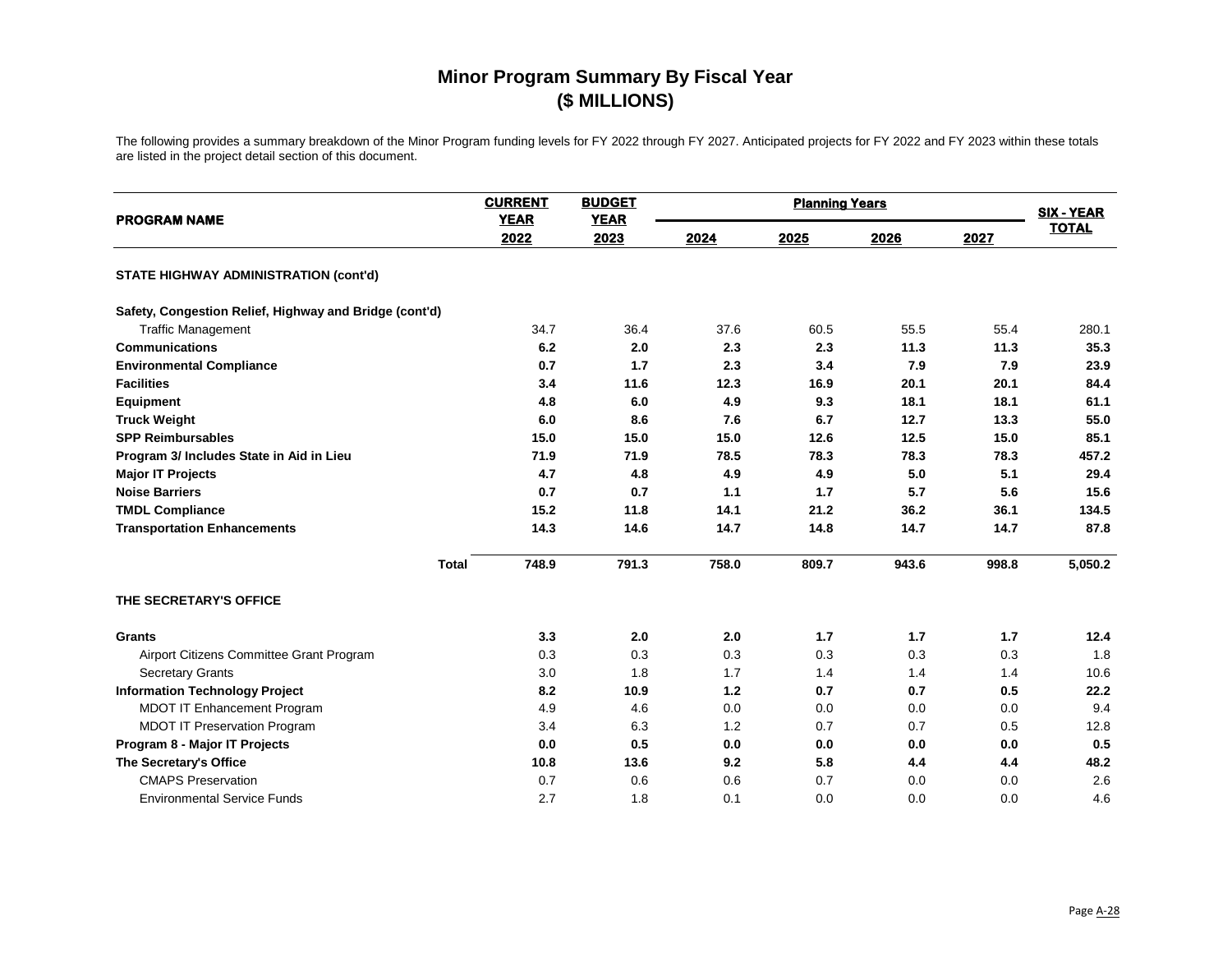| <b>PROGRAM NAME</b>               | <b>CURRENT</b><br><b>YEAR</b> | <b>BUDGET</b><br><b>YEAR</b> | <b>Planning Years</b> |       |         |         | <b>SIX - YEAR</b> |
|-----------------------------------|-------------------------------|------------------------------|-----------------------|-------|---------|---------|-------------------|
|                                   | 2022                          | 2023                         | 2024                  | 2025  | 2026    | 2027    | <b>TOTAL</b>      |
| THE SECRETARY'S OFFICE (cont'd)   |                               |                              |                       |       |         |         |                   |
| The Secretary's Office (cont'd)   |                               |                              |                       |       |         |         |                   |
| Freight & Intermodal Program      | 0.0                           | 0.8                          | 0.0                   | 0.0   | 0.0     | 0.0     | 0.8               |
| Homeland Security & Rail Safety   | 0.5                           | 0.7                          | 0.2                   | 0.2   | 0.2     | 0.2     | 2.2               |
| <b>Major Projects</b>             | 0.8                           | 0.0                          | 0.0                   | 0.0   | 0.0     | 0.0     | 0.8               |
| <b>MBE Disparity Studies</b>      | 0.8                           | 1.1                          | 1.1                   | 0.2   | 0.0     | 0.0     | 3.2               |
| MDOT HQ Building Preservation     | 0.1                           | 0.8                          | 0.1                   | 0.1   | 0.1     | 0.1     | 1.1               |
| Planning Services & Studies       | 4.9                           | 7.7                          | 7.0                   | 4.5   | 4.0     | 4.0     | 32.1              |
| <b>Real Estate Services</b>       | 0.1                           | 0.1                          | 0.1                   | 0.1   | 0.1     | 0.1     | 0.5               |
| <b>TOD Implementation</b>         | 0.0                           | 0.1                          | 0.0                   | 0.0   | 0.1     | 0.1     | 0.3               |
| <b>TSO Vehicles and Equipment</b> | 0.0                           | 0.0                          | 0.0                   | 0.0   | 0.0     | 0.0     | 0.1               |
| <b>Total</b>                      | 22.4                          | 26.9                         | 12.5                  | 8.1   | 6.8     | 6.6     | 83.2              |
| <b>CTP Minor Program Total</b>    | 987.3                         | 1,029.7                      | 968.9                 | 987.7 | 1,125.8 | 1,177.9 | 6,277.2           |